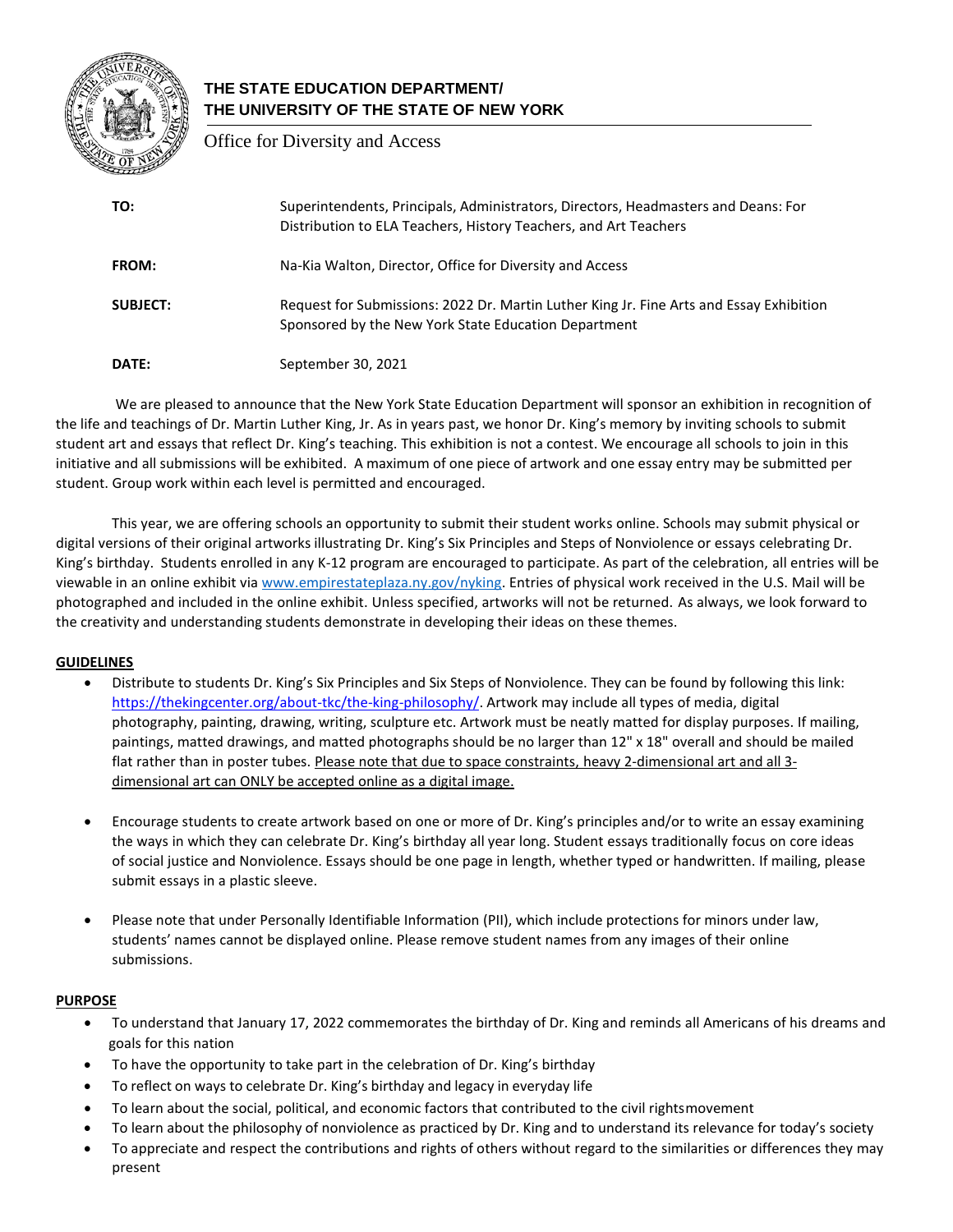#### **GRADE LEVELS**

All students enrolled in grades K-12 in New York State public and non-public schools are eligible to submit entries.

- Level 1: Kindergarten 3rd grade
- Level 2:  $4^{\text{th}}$  grade  $6^{\text{th}}$  grade
- Level 3:  $7<sup>th</sup>$  grade  $8<sup>th</sup>$  grade
- Level 4:  $9<sup>th</sup>$  grade 12<sup>th</sup> grade

#### **ENTRY PROCEDURES**

#### *\*ENTRIES MUST BE SUBMITTED VIA US MAIL OR VIA DROPBOX by FRIDAY, DECEMBER 17,2021\**

#### U.S. Mail:

- Each school should designate an official who will be responsible for submitting the school's entries. The official is encouraged to submit a type-written list of all students that participated along with any additional information relevant to the submissions.
- The Student Information Sheet must be completed for each submission and attached to each individual work being mailed.
- An identifying label must be adhered to the bottom right of each individual work. Please see the label template on the last page.
- Schools are encouraged to include a self-addressed, stamped envelope so that art and essays can be returned by request. All entries submitted without a self-addressed envelope will become the property of the State of New York and will not be returned. We are not responsible for lost or damaged items.
- Submit entries to: Curatorial and Visitor Services Attention: Alyssa Oggiono

Nelson A. Rockefeller Empire State Plaza, Concourse Room 120, Albany, New York 12242 Phone: (518) 473-7521 \* Email: [alyssa.oggiono@ogs.ny.gov](mailto:alyssa.oggiono@ogs.ny.gov)

#### Dropbox:

- Please be sure to remove student names from the image of their work. Refer to page 4 of this letter for best practices when taking photographs.
- Digital submissions must be JPG file formats of 1-5 MB. All sculpture and 3D submissions MUST be submitted digitally.
- Each file name should be structured **STUDENTLASTNAME\_TEACHERFULLNAME\_SCHOOL\_GRADE**
- Once your artwork is ready for upload, please email [Alyssa.Oggiono@ogs.ny.gov, Matthew.Hamm@ogs.ny.gov a](mailto:Alyssa.Oggiono@ogs.ny.gov;%20Matthew.Hamm@ogs.ny.gov;%20remington.jones@ogs.ny.gov)nd [Remington.Jones@ogs.ny.gov](mailto:Remington.Jones@ogs.ny.gov;%20matthew.hamm@ogs.ny.gov;%20alyssa.oggiono@ogs.ny.gov) to receive your school's personalized Dropbox link, digital Student Information Sheet, and further instructions.

*All entries must be received virtually via Dropbox or postmarked for U.S. Mail by Friday, December 17, 2021.*

#### **CONTACT INFORMATION**

• For more information about the 2022 Dr. Martin Luther King Jr. Fine Arts and Essay Exhibition, please contact:

Alyssa Oggiono Curatorial and Visitor Services Nelson A. Rockefeller Empire State Plaza Concourse Room 120 Albany, New York 12242 Phone: (518) 473-7521 Email: [alyssa.oggiono@ogs.ny.gov](mailto:alyssa.oggiono@ogs.ny.gov)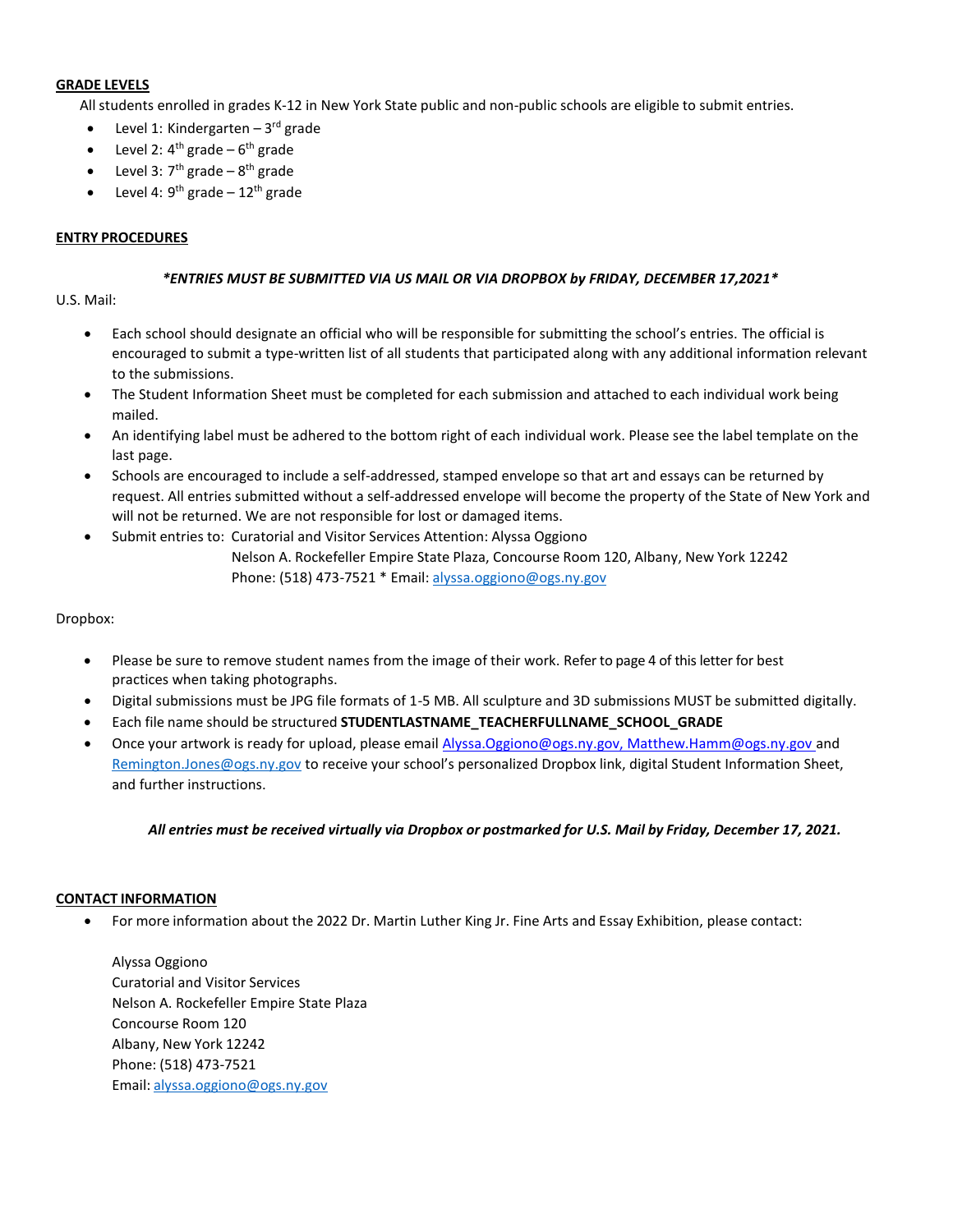

# **Student Information Sheet 2022 NYS Dr. Martin Luther King, Jr. Fine Art & Essay Exhibition**

| Instructions: Please submit one entry for each piece.                               |               |  |                   |  |
|-------------------------------------------------------------------------------------|---------------|--|-------------------|--|
| <b>School Information</b>                                                           |               |  |                   |  |
| <b>School Name:</b>                                                                 |               |  |                   |  |
|                                                                                     |               |  |                   |  |
|                                                                                     |               |  |                   |  |
| <b>School District:</b>                                                             |               |  |                   |  |
|                                                                                     |               |  |                   |  |
| <b>School Address:</b>                                                              |               |  |                   |  |
|                                                                                     |               |  |                   |  |
|                                                                                     |               |  |                   |  |
| <b>Teacher Information</b>                                                          |               |  |                   |  |
| <b>Teacher Name:</b>                                                                |               |  |                   |  |
|                                                                                     |               |  |                   |  |
|                                                                                     |               |  |                   |  |
| <b>Teacher Email:</b>                                                               |               |  |                   |  |
|                                                                                     |               |  |                   |  |
|                                                                                     |               |  |                   |  |
| <b>Teacher Phone:</b>                                                               |               |  |                   |  |
|                                                                                     |               |  |                   |  |
|                                                                                     |               |  |                   |  |
| <b>Artwork Information</b>                                                          |               |  |                   |  |
| <b>Artwork/Essay Title:</b>                                                         |               |  |                   |  |
|                                                                                     |               |  |                   |  |
| <b>Artwork Medium:</b>                                                              |               |  |                   |  |
|                                                                                     |               |  |                   |  |
|                                                                                     |               |  |                   |  |
| <b>Student(s) Information</b>                                                       |               |  |                   |  |
| Grade:                                                                              |               |  |                   |  |
|                                                                                     |               |  |                   |  |
|                                                                                     |               |  |                   |  |
| <b>Student Artist Name:</b>                                                         |               |  |                   |  |
|                                                                                     |               |  |                   |  |
|                                                                                     |               |  |                   |  |
| Group Project Students Names: Please print or type. Use additional paper if needed. |               |  |                   |  |
| $\mathbf{1}$ .                                                                      |               |  |                   |  |
|                                                                                     |               |  |                   |  |
| 3.                                                                                  | 4.            |  |                   |  |
|                                                                                     |               |  |                   |  |
| 5.                                                                                  | 6.            |  |                   |  |
|                                                                                     |               |  |                   |  |
| 7.                                                                                  | 8.            |  |                   |  |
|                                                                                     |               |  |                   |  |
| 9.                                                                                  | 10.           |  |                   |  |
|                                                                                     |               |  |                   |  |
|                                                                                     |               |  |                   |  |
|                                                                                     | <b>Submit</b> |  | <b>Clear Form</b> |  |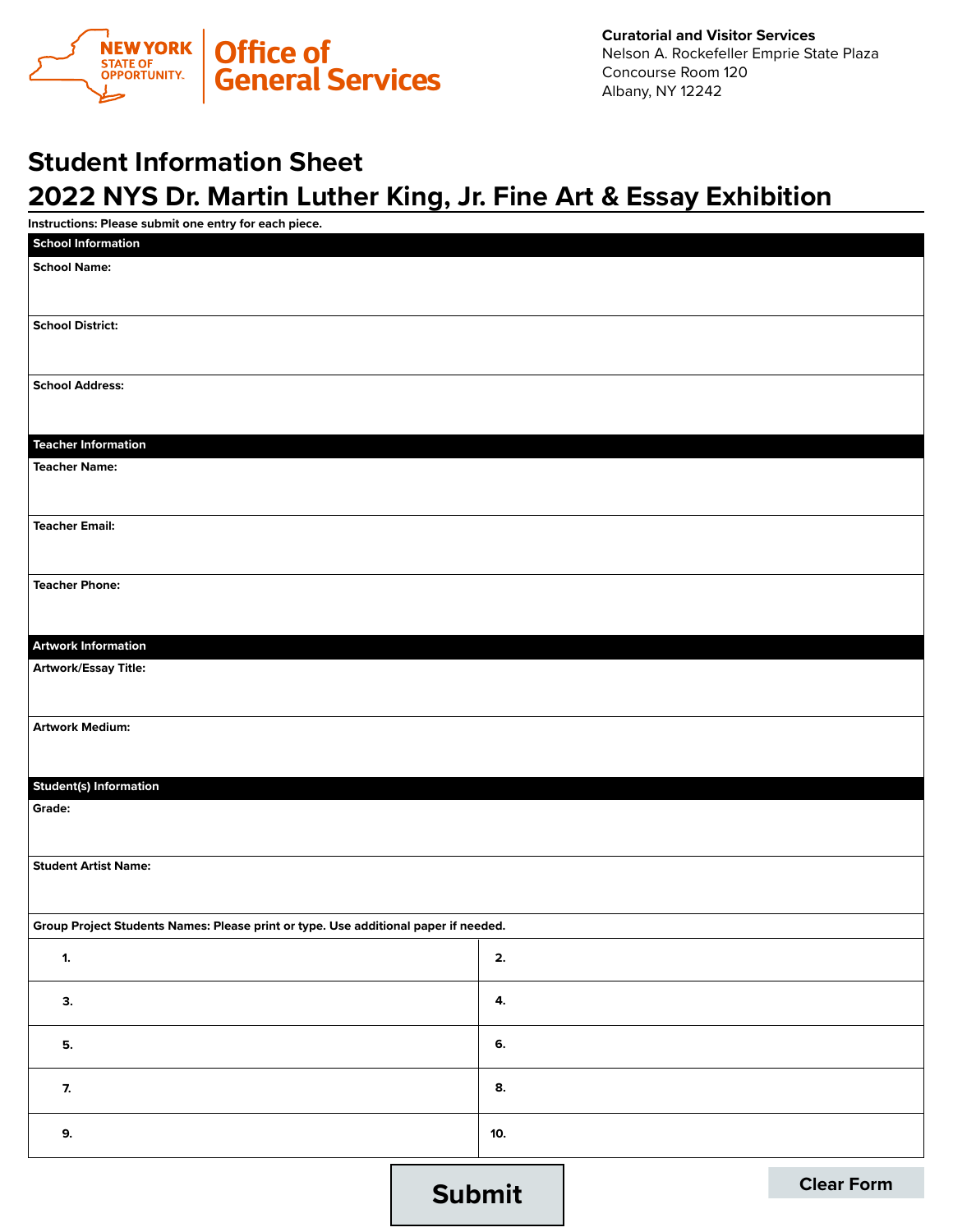# **5 Tips for Taking Phone Photos**



# **Office of General Services**

AE/AF LOCK

# **Focus, focus, focus.**

Tap once on the phone screen on the person or subject of the picture. A yellow box will appear and the screen will adjust to focus on whatever is in the box. If the subject is still out of focus tap and hold the subject until the screen says "AE/AF LOCK" and then take the photo.

# **Move closer and stay in frame.**

Physically moving closer (instead of zooming in) to your subject helps capture the detail, which would be lost if taken further away. Also always remember to center the subject in the frame.

**Tip:** For video or photo, try landscape to fit everything in frame. **Landscape** Portrait

# **Brighten or Darken the image.**

If the photo is a little dark, tap the screen once and you will notice the yellow box described in tip #1. Next to the box there's an image that looks like the sun. As soon as you notice the sun-like image on the screen slide one finger up to make the image brighter, or slide down to make the image darker.



**x ✓**

 $\bigcirc$ 

**Subject centered in frame**

**Subject out of frame**



**Down = Dark Up = Light**

### **Position the light behind you.**

Before you take your picture look for the sun. If it's behind you, great! If the sun is in front of you, if possible, move to a position where it's behind you. If you're taking the photo inside try to have the strongest light in the room behind you.

**✓ Light behind camera**

**x**





Include objects in your photos that aren't the subject of the photo, but add dimension. Let's say a photo has 3 areas: the foreground, middle-ground and background. A photo with a lot of depth will have an interesting object in all three grounds. A photo with some depth and more clarity will have objects in 2 grounds. Photos with no depth will have an object in only one.





**3**

**4**

**5**